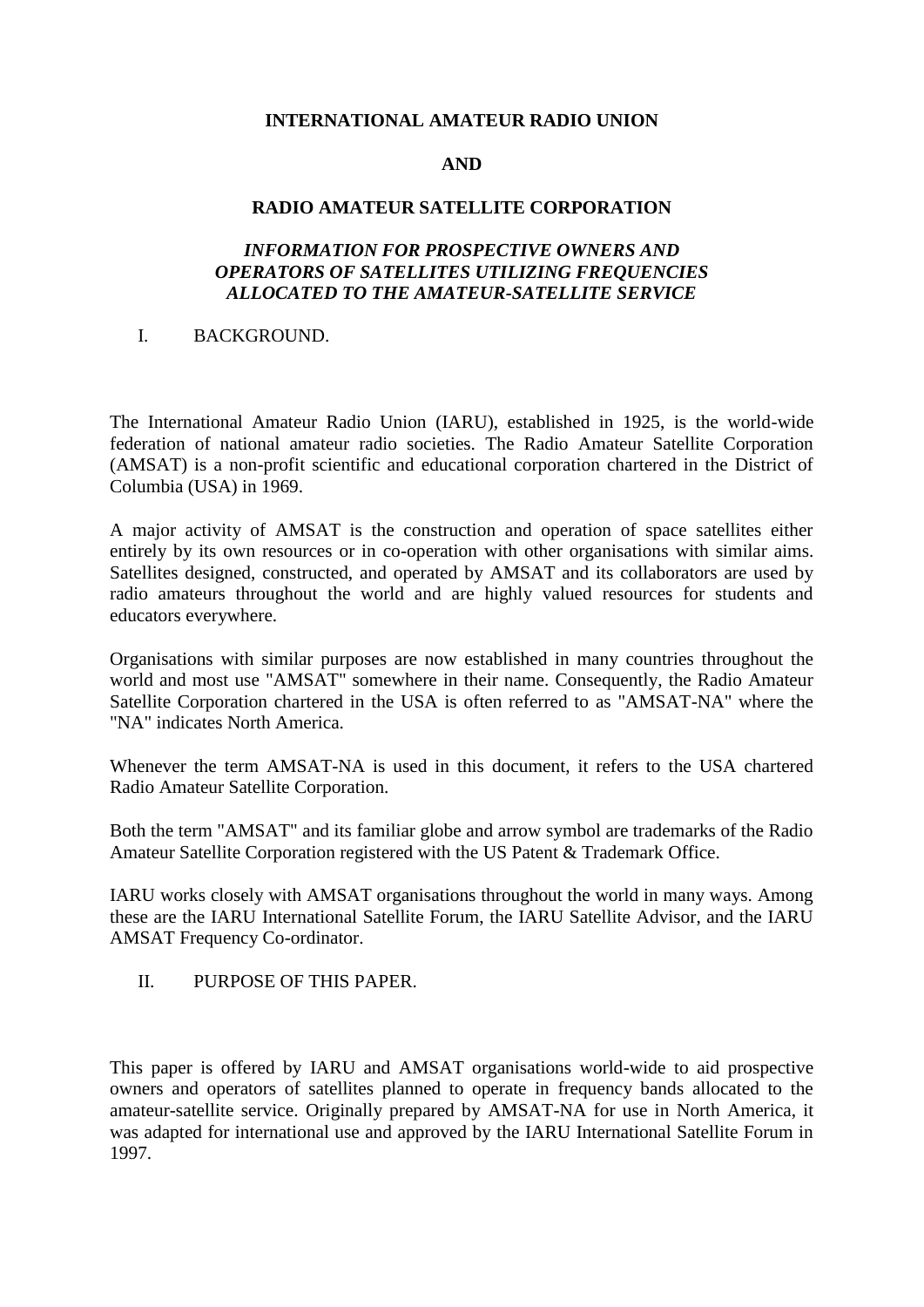## III. DEFINITIONS.

Special terms for frequency management are defined in treaties which are honoured by nearly every national government and operating agency in the world.

Although these terms are used in everyday language, whenever these special terms are used here, they are used with the meanings established in the treaties.

A list of many of these important frequency management terms and definitions is in Annex I. Citations used are explained in Annex II.

Here are two very important definitions, which will be cited frequently throughout this paper.

"Amateur Service: A radiocommunication service for the purpose of self-training, intercommuni-cation and technical investigations carried out by amateurs, that is, by duly authorised persons interested in radio technique solely with a personal aim and without pecuniary interest." [RR S1.56]

"Amateur-Satellite Service: A radiocommunication service using space stations on earth satellites for the same purposes as those of the amateur service." [RR S1.57]

# IV. TREATY REQUIREMENTS.

Members of the ITU have obligated themselves to maximise the use of the radio frequency spectrum and to minimise interference. The treaties are the legal basis for administrations to regulate the amateur service and amateur-satellite service.

Extracts from treaty documents describing some basic principles of world frequency management, the amateur service, and the amateur-satellite service follow. Members of the International Telecommunication Union [ITU] have agreed, among other things, that the Administrative Regulations, including the Radio Regulations "regulate the use of telecommunications and shall be binding on all Member States... ." [CS 31]

"Administrations of the Member States shall not assign to a station any frequency in derogation of either the Table of Frequency Allocations ... or the other provisions of these Regulations, except on the express condition that such a station, when using such a frequency assignment, shall not cause harmful interference to, and shall not claim protection from harmful interference caused by, a station operating in accordance with the provisions of the Constitution, the Convention and these Regulations." [RR S4.4]

"When transmissions between amateur stations of different countries are permitted, they shall be made in plain language and shall be limited to messages of a technical nature relating to tests ... ." [RR S25.2]

"Space stations in the amateur-satellite service operating in bands shared with other services shall be fitted with appropriate devices for controlling emissions in the event that harmful interference is reported ... . Administrations authorising such space stations shall inform the [Radiocommunication] Bureau and shall ensure that sufficient earth command stations are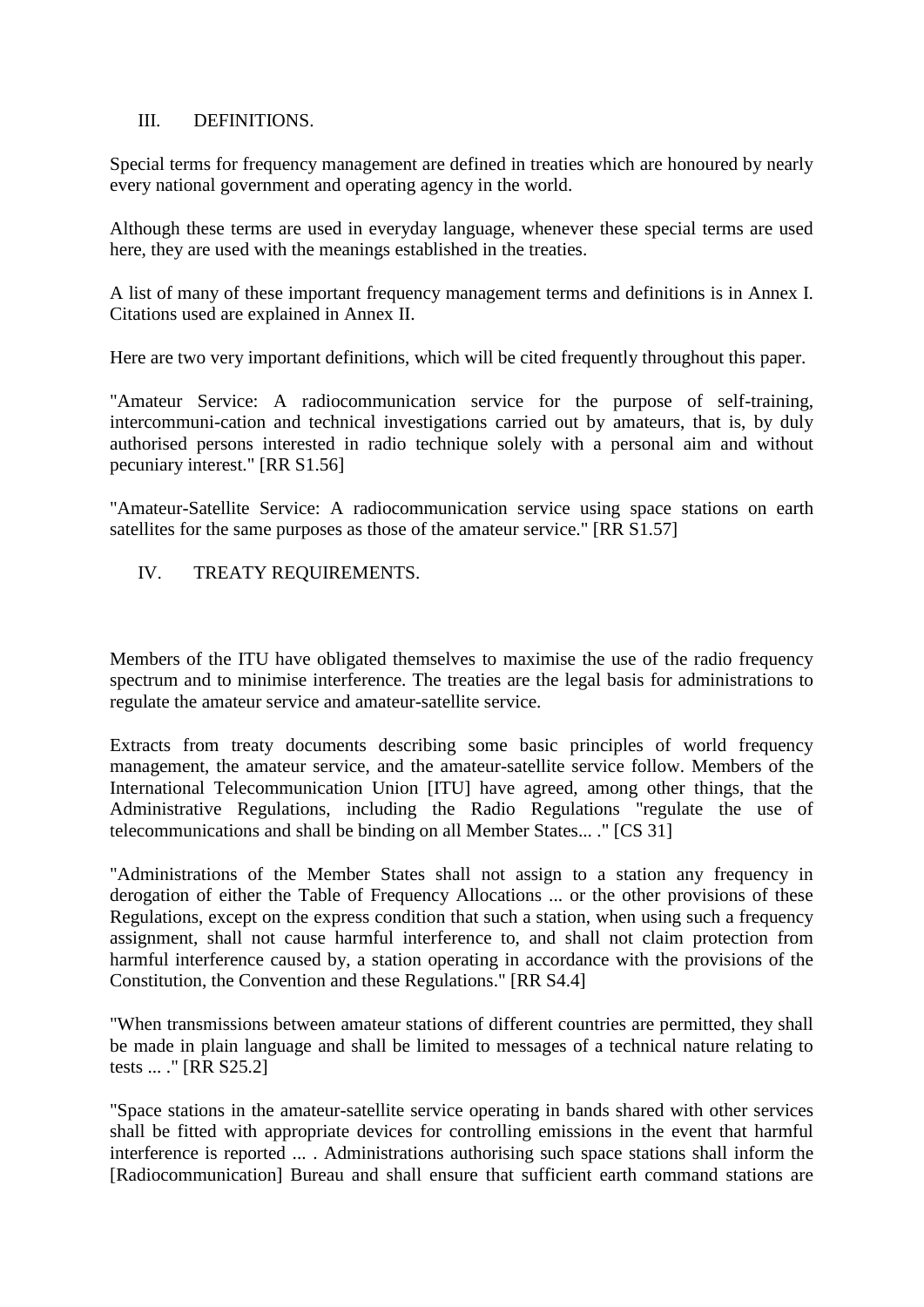established before launch to guarantee that any harmful interference which might be reported can be terminated by the authorising administration ... ." [RR S25.11]

V. INTERNATIONAL FREQUENCY COORDINATION AND NOTIFICATION.

Co-ordination and notification are the processes used to minimise the chances of causing interference to other amateur stations and amateur-satellite stations and to stations of other Radiocommunication services.

A. International Co-ordination. Many different and, often, incompatible operations are conducted in amateur service and amateur-satellite service frequency allocations. To help minimise interference, band plans are drawn up by co-operating amateur groups.

World amateur band plans are recommended by the International Amateur Radio Union (IARU), the international federation of national amateur radio organisations. Amateur satellite organisations, including AMSAT-NA, work in close co-operation with the IARU through the IARU Satellite Advisor and IARU AMSAT Frequency Co-ordinator.

Those contemplating the construction of a satellite to operate in the amateur-satellite service should contact their nearest AMSAT organisation for assistance early in the planning stage of the project. If you do not know how to do this, the IARU AMSAT Frequency Co-ordinator, or the IARU Satellite Advisor, can aid you in this. The Co-ordinator's primary function is to assist in the planning of operating, control, and telemetry frequencies for best results in conjunction with other amateur satellites as well as terrestrial operators around the world. The Advisor's primary function is to keep the IARU Administrative Council, its principal administrative body, informed of matters affecting the amateur-satellite service. Information about contacting the IARU Satellite Advisor and IARU AMSAT Frequency Co-ordinator is in Annex III.

B. International Notification. Administrations are obligated by treaty to notify the ITU Radiocommunication Bureau of proposed amateur-satellite stations in advance of launch whenever co-ordination of the use of frequencies will be required with stations in other radio services. [See RR Article S9, RR Article S11, RR S25.11, and RR Appendix S4.]

Frequency allocations to the amateur-satellite service which are shared with other services are the bands 435 - 438 MHz, 1 260 - 1 270 MHz, 2 400 - 2 450 MHz, 3 400 - 3 410 MHz (available in Regions 2 and 3 only), 5 650 - 5 670 MHz, 5 830-5 850 MHz, 10.45 - 10.5 GHz, 76 - 81 GHz, 144 - 149 GHz, and 241 - 248 GHz.

If amateurs in more than one country are involved in the project, a single country of license must be agreed upon and the appropriate arrangements for notification made through its administration.

Formal ITU notification is not required for the use of bands allocated to the amateur service and amateur-satellite service exclusively. Even so, international notification of the use of frequencies in exclusive bands is good advertising directed to administrations world-wide. (Administrations generally determine how votes are cast at World Radiocommunication Conferences.) The future of the amateur service and the amateur-satellite service depends upon these people seeing that there is value in maintaining their allocations.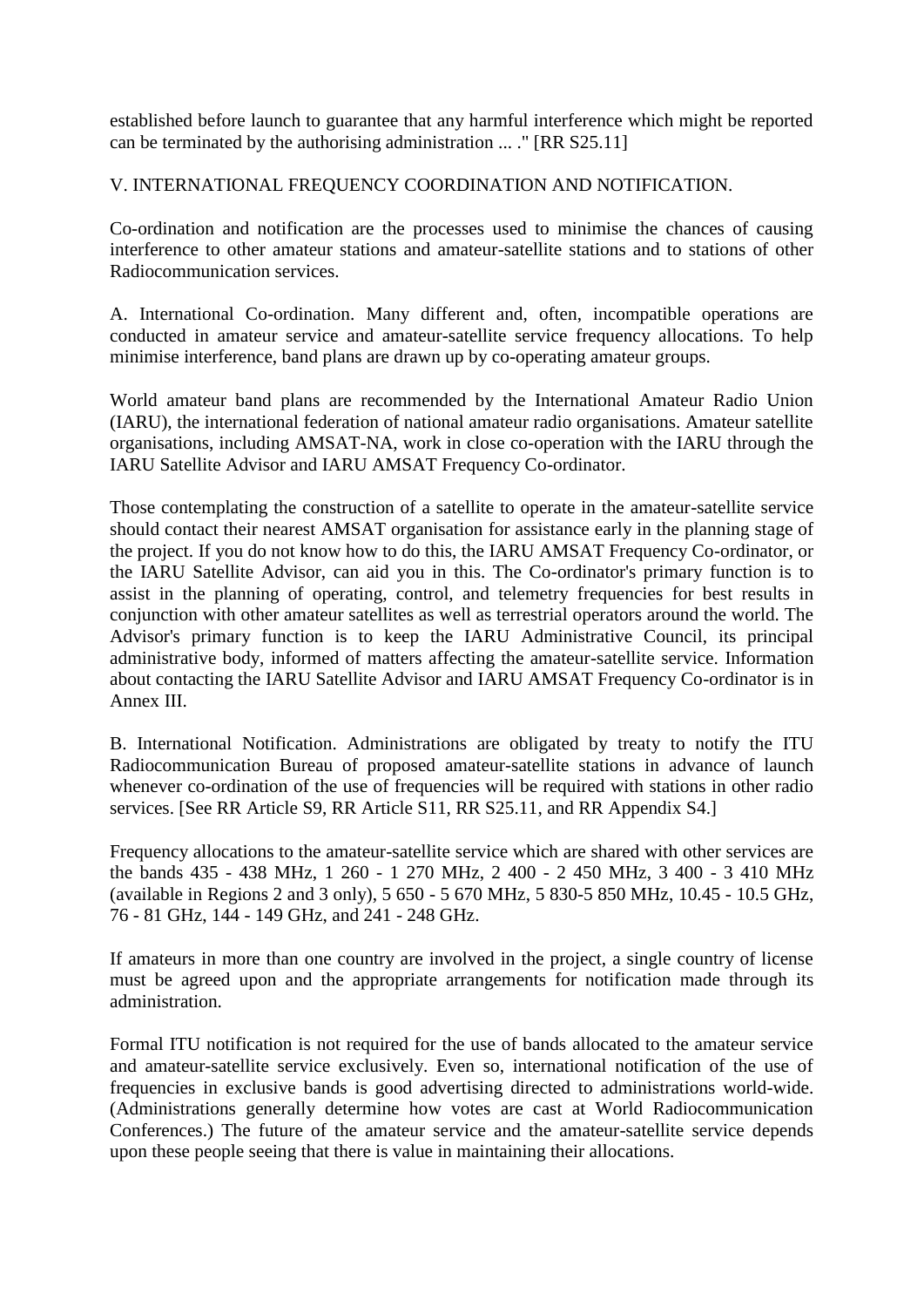# VI. OPERATIONAL GUIDELINES.

The following operational guidelines, based on interpretations by IARU of the Radio Regulations and good amateur practice, are intended to help in planning the missions, management, and control of satellites planned to operate in the amateur-satellite service.

Organisations building satellites should compare their mission plans to the requirements of the amateur-satellite service. Then, they should determine if it is possible to comply with the requirements of the amateur-satellite service or if licensing and operation should be in some other radio service which is more consistent with the nature and requirements of the mission.

A. The purposes of an amateur satellite should be:

(1) To provide communication resources for the general amateur radio community and/or

(2) To conduct technical investigations in all respects consistent with the Radio Regulations. [See RR S1.56 and RR S1.57.]

Technical investigations carried out using frequencies allocated to the amateur-satellite service should be relevant to the development of "radio technique," that is, have a reasonable possibility of application to the development of radio communication systems. [See RR S1.56 and RR S1.57.]

Examples of such technical investigations include: propagation studies, operational analysis of protocols used for digital voice and data communication, development of attitude determination methods, development of command and control procedures, studies of radiation effects on various electronic components, studies of meteor trail reflection, and measurement of the orbital environment useful in designing future amateur satellites.

While many other types of technical investigations are conceivable, those not having a reasonable possibility of application to radio communication systems are probably not in accordance with the treaty requirements. An administration can reject whatever it decides is inappropriate use of the amateur-satellite service or questions may be raised by other administrations.

### B. Station Control.

All stations operating in the amateur service and the amateur-satellite service, including space and Earth stations, must be controlled by "duly authorised persons," that is, licensed amateur radio operators who must be acting "solely with a personal aim and without pecuniary interest." [See RR S1.56 and RR S1.57.]

Even with these limitations, organisations and amateurs have common interests and work together for their mutual benefit. (For this discussion, an organisation can be a university, research institute, for-profit or not-for-profit corporation, association, club, or other similar entity.)

AMSAT-NA, for example, is an organisation which owns and builds space stations to operate in the amateur-satellite service. But, because it is an organisation and not an individually licensed radio amateur, it may not control an amateur station. Licenses under which AMSAT-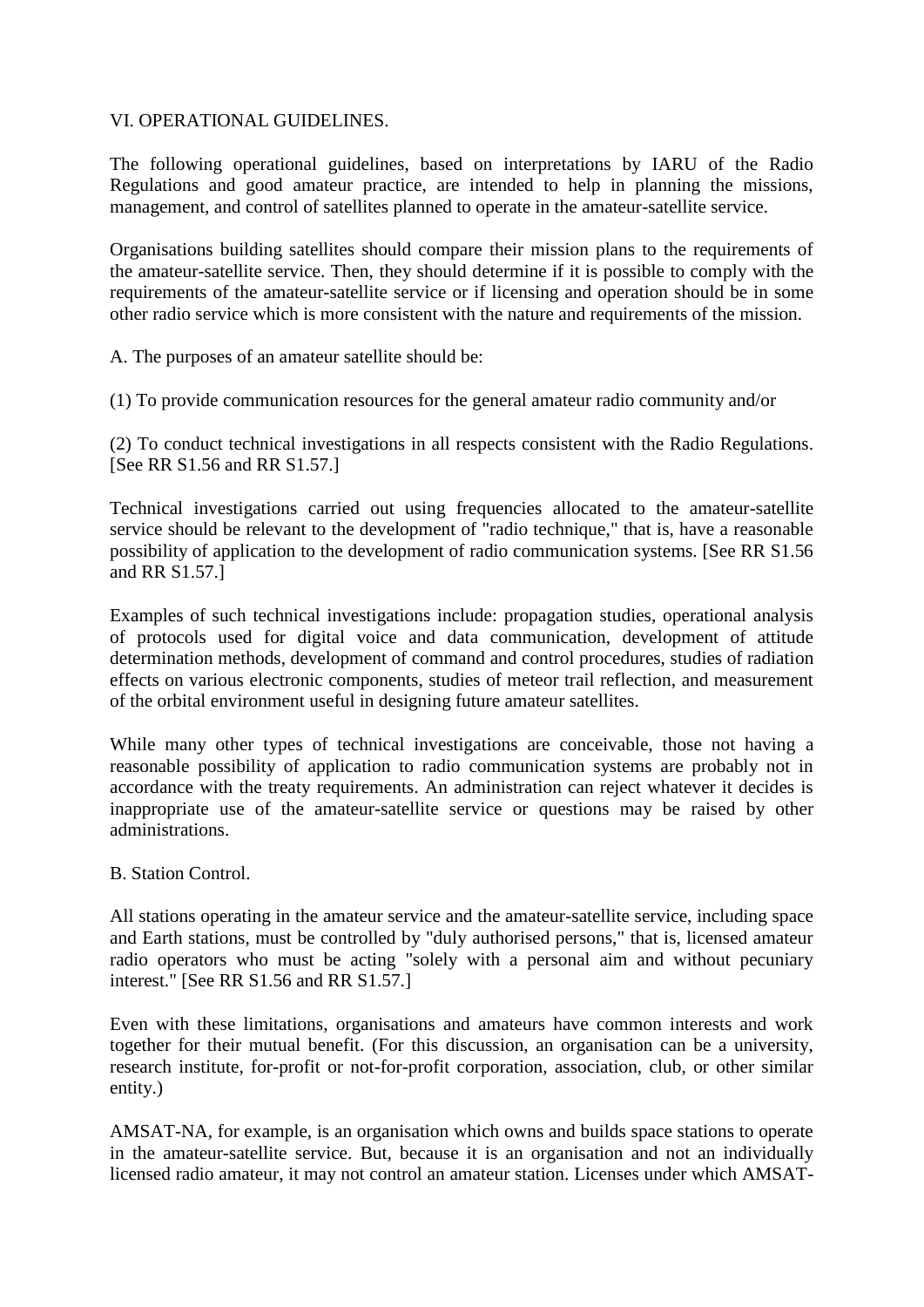NA owned amateur stations are operated are issued either in the name of an individually licensed amateur radio operator or an amateur radio club (in this case, AMSAT-NA itself) where a licensed amateur radio operator is named on the license as trustee (the person responsible) for the club station.

In every case, an individual licensed amateur radio operator, who is neither employed nor paid by AMSAT-NA, is legally responsible for the operation of every amateur station or amateur-satellite station.

Commonly, the licensee is an unpaid member of the organisation which owns the amateur station equipment or is a volunteer acting in close association with it. In these cases, the owner's interest and the licensee's "personal interest" are usually the same.

Of course, it is theoretically possible (although to the best of our knowledge, it has never occurred in practice) that the licensee or trustee of an amateur station or amateur-satellite station may determine that something he or she has been requested to do is not in accordance with the rules and regulations of his/her administration. If this happens, the licensee would inform the organisation and, if possible, they would work out a solution that satisfies and protects both.

Thus, the individual responsibility of the licensed amateur radio operator, effectively imposed by the Radio Regulations, works as a kind of legal safety check for the organisation and the amateur to protect both of their interests as well as that of the amateur-satellite service itself.

This arrangement has worked successfully and effectively for AMSAT-NA and its predecessor organisations since the first amateur satellite (OSCAR-1) in 1961.

C. Multi-service Satellites. A "multi-service satellite" is a space station which operates in frequency bands allocated to the amateur-satellite service and one or more additional satellite services. Even though the space station is part of a shared platform, all operation on frequencies allocated to the amateur-satellite service must meet the requirements of the amateur-satellite service.

Transmissions in frequency bands allocated to the amateur-satellite service should not be used, for example, for routine telecommand, telemetry, or other operation involving the portion which is in another service. [See RR S1.56 and RR S1.57.]

D. Plain Language. The amateur-satellite service, by its nature, involves stations of more than one country. International communication between amateur stations in different countries must be in plain language. [See RR S25.2.] The plain language requirement includes telemetry and data exchanged between users.

To meet the plain language requirement, technical descriptions of all emissions, codes, and formats must be made publicly available. No system intended to conceal the meaning of a transmission may be used.

Publication can be in a variety of ways. Use the amateur radio press: The AMSAT Journal published by AMSAT-NA, OSCAR News from AMSAT-UK, or AMSAT-DL News; or, general circulation periodicals such as QST, CQ, or Radio Communication. Use electronic publications: AMSAT-BB reaches around the world quickly and cheaply. AMSAT-NA world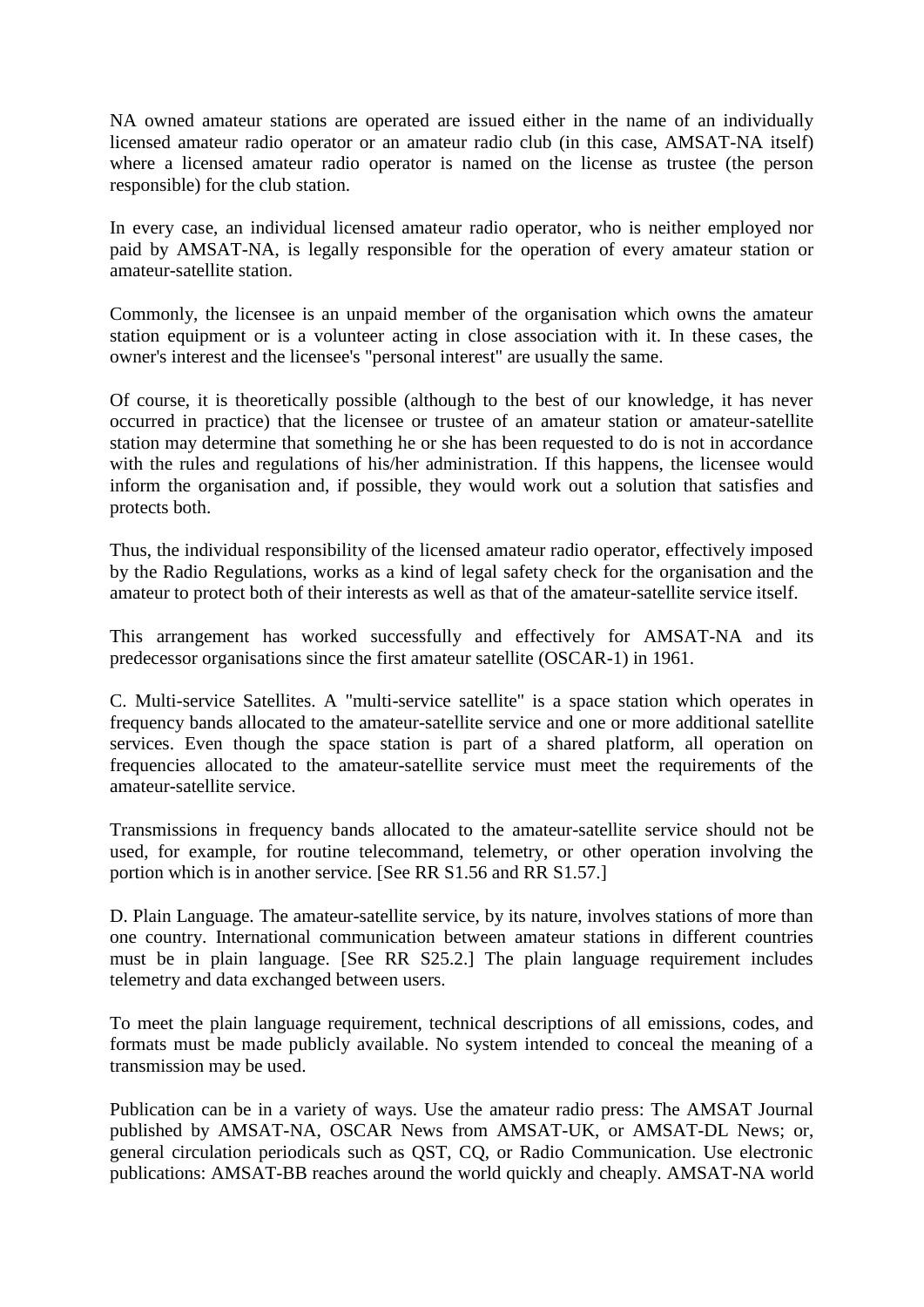wide web and FTP sites are accessible world-wide. Whenever possible, publish prior to launch or as soon as possible thereafter. For more information about electronic publishing, see Annex IV.

NOTE: Space telecommand transmissions for critical spacecraft functions are generally accepted as exempt from the requirement to use plain language.

E. Open Access. All telecommunication facilities, except telecommand, operating in amateursatellite service allocations should be open for use by amateur radio operators world-wide. All experiments utilising frequencies allocated to the amateur-satellite service should be freely available for use by radio amateurs world-wide and for reception by students and educators.

F. Broadcasting. The broadcasting service is "a radiocommunication service in which the transmissions are intended for direct reception by the general public." [See CS/An. 1010.] Broadcasting is not a function of the amateur service or of the amateur-satellite service and is, therefore, not permitted. However, the transmission of bulletins and data intended for reception by licensed amateurs is not considered broadcasting nor are other types of messages intended primarily for licensed amateurs which may also be received by non-amateurs.

## VII. PUBLIC RELATIONS.

Public announcements, press releases, and other public relations items concerning satellites to be operated in the amateur-satellite service are valuable tools for maintaining frequency allocations for the amateur service and amateur-satellite service and stimulating interest in amateur radio. Frequency allocations are highly contested. Those voting at World Radiocommunication Conferences must be kept aware of how the amateur-satellite service benefits the people of their countries. Direct contact with administration officials is very important, should be sought, well planned, and well maintained.

Good public relations help amateur radio grow better. More exposure of the amateur service and amateur-satellite service will attract more people to amateur radio. Everyone benefits from the influx of new members into the amateur radio community.

### VIII. CONCLUSION.

Good planning of an amateur-satellite project requires care and appropriate clear objectives to assure the success of the project. IARU and AMSAT organisations world-wide provide this information in order to help prospective amateur-satellite builders achieve their goals.

For more information, contact your nearest AMSAT organisation, the IARU Satellite Advisor or the IARU AMSAT Frequency Co-ordinator (See Annex III).

### Annex I. DEFINITIONS.

These definitions are from the Constitution (CS) of the International Telecommunication Union (ITU), amended Minneapolis, 1998; and the Radio Regulations (RR), Geneva, 1998.

"Member States and Sector Members shall have the rights and shall be subject to the obligations provided for in this Constitution and the Convention." [CS 24]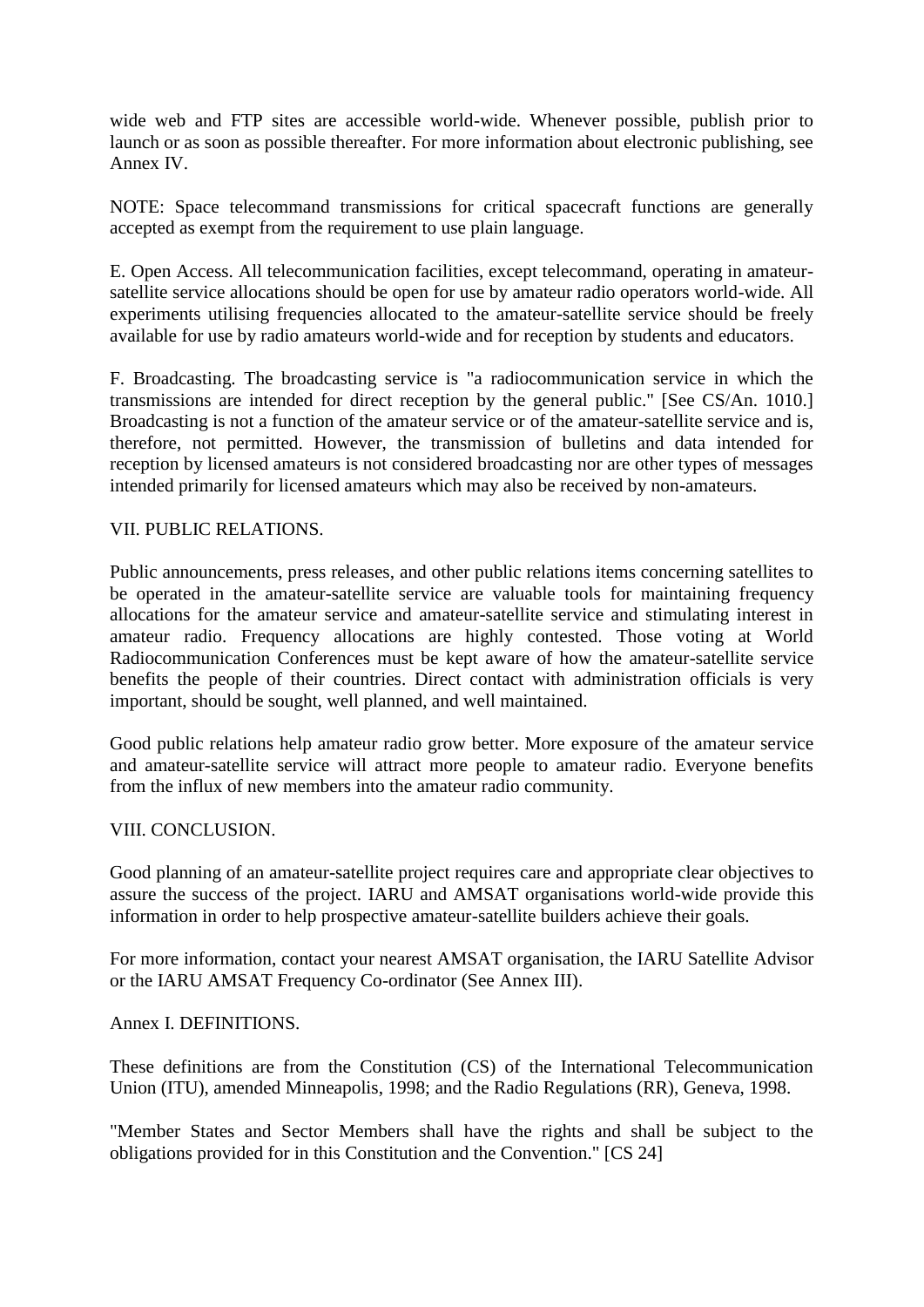"Administration: Any governmental department or service responsible for discharging the obligations undertaken in the Constitution of the International Telecommunication Union, in the Convention of the

International Telecommunication Union and in the Administrative Regulations." [CS/An. 1002]

"Allocation (of a frequency band): Entry in the Table of Frequency Allocations of a given frequency band for the purpose of its use by one or more terrestrial or space radiocommunication services or the radio astronomy service under specified conditions. This term shall also be applied to the frequency band concerned." [RR S1.16]

"Allotment (of a radio frequency or radio frequency channel): Entry of a designated frequency channel in an agreed plan, adopted by a competent conference, for use by one or more administrations for a terrestrial or space radiocommunication service in one or more identified countries or geographical areas and under specified conditions." [RR S1.17]

"Assignment (of a radio frequency or radio frequency channel): Authorisation given by an administration for a radio station to use a radio frequency or radio frequency channel under specified conditions." [RR S1.18]

"Radiocommunication service: A service as defined in this Section [of the Radio Regulations] involving the transmission, emission and/or reception of radio waves for specific telecommunication purposes. [RR S1.19]

"Amateur Service: A radiocommunication service for the purpose of self-training, intercommunication and technical investigations carried out by amateurs, that is, by duly authorised persons interested in radio technique solely with a personal aim and without pecuniary interest." [RR S1.56]

"Amateur-Satellite Service: A radiocommunication service using space stations on Earth satellites for the same purposes as those of the amateur service." [RR S1.57]

"Station: One or more transmitters and receivers or a combination of transmitters and receivers, including the accessory equipment, necessary at one location for carrying on a radiocommunication service, or the radio astronomy service. Each station shall be classified by the service in which it operates permanently or temporarily." [RR S1.61]

"Earth station: A station located either on the Earth's surface or within the major portion of the Earth's atmosphere and intended for communication:

- with one or more space stations; or
- with one or more stations of the same kind by means of one or more reflecting satellites or other objects in space." [RR S1.63]

"Space station: A station located on an object which is beyond, is intended to go beyond, or has been beyond, the major portion of the Earth's atmosphere." [RR S1.64]

"Telemetry: The use of telecommunication for automatically indicating or recording measurements at a distance from the measuring instrument." [RR S1.131]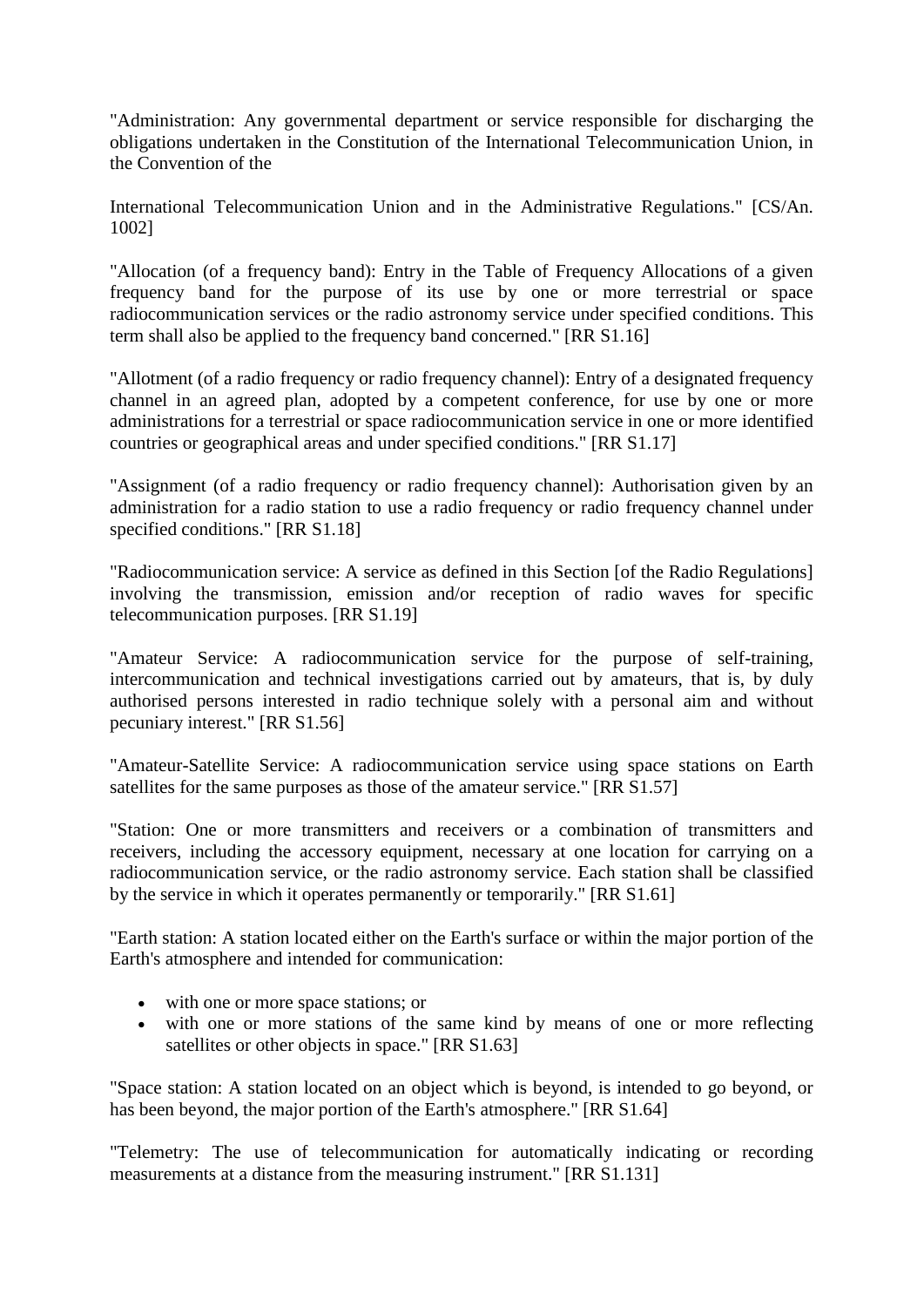"Space Telemetry: The use of telemetry for the transmission from a space station of results of measurements made in a spacecraft, including those relating to the functioning of the spacecraft." [RR S1.133]

"Telecommand: The use of telecommunication for the transmission of signals to initiate, modify or terminate functions of equipment at a distance." [RR S1.134]

"Space telecommand: The use of radiocommunication for the transmission of signals to a space station to initiate, modify or terminate functions of equipment on an associated space object, including the space station." [RR S1.135]

Annex II. CITATIONS AND FINDING IMPORTANT DOCUMENTS.

Citations explained.

CFR Code of Federal Regulations, National Archives and Records Administration (USA). Specific rules and regulations are cited using the title number, then "CFR", then the specific rule provision. "Title 47-TELECOMMUNICATION" contains all rules and regulations of Federal Government agencies and departments (including FCC) on the subject of telecommunication.

CS Constitution of the International Telecommunication Union (ITU), amended Minneapolis, 1998. Specific provisions are cited as "CS" followed by the provision number from the left hand margin of the document.

RR Radio Regulations, Geneva, 1998. Specific provisions are cited as "RR" followed by the provision number from the left hand margin of the document. Finding these documents.

CFR and other USA Government publications are available in most libraries in the USA and at major libraries in many countries (ask the reference librarian). Also, copies are available in United States Information Agency (USIA) libraries at embassies and consulates around the world. Copies of individual volumes in the CFR series can be purchased from the Superintendent of Documents, US Government Printing Office, Mail Stop SSOP, Washington, DC 20402-9328 USA, telephone: +1 (202) 783-3238. CFR are also available on the World Wide Web at [http://www.access.gpo.gov/nara/index.html.](http://www.access.gpo.gov/nara/index.html)

ITU Convention and Constitution, Radio Regulations, and other ITU documents are distributed to administrations of Member States and recognised operating agencies. Copies can be purchased from the International Telecommunication Union, ITU Sales Service, Place des Nations, 1211 Geneva 20, Switzerland; TELEFAX: +41 22 730 51 94. For additional information including a complete catalogue of documents, check the ITU GOPHER server [ties.itu.ch] or web server [\[http://www.itu.ch/\]](http://www.itu.ch/) providing ITU Telecom Information Exchange Services (TIES).

Annex III. IARU CONTACTS.

IARU AMSAT Frequency Coordinator: Graham Ratcliff, VK5AGR